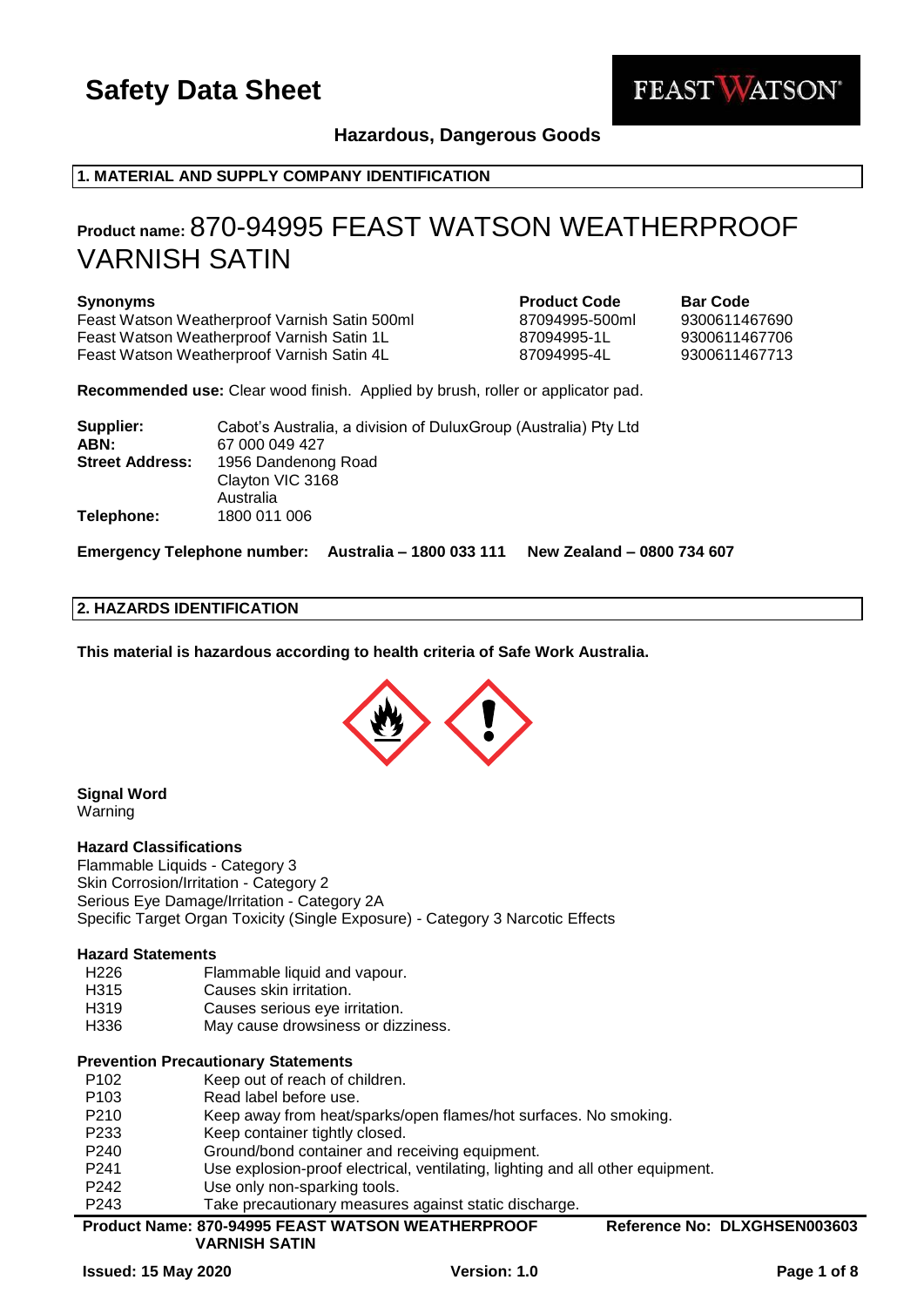

| P <sub>261</sub> | Avoid breathing dust, fume, gas, mist, vapours or spray                        |
|------------------|--------------------------------------------------------------------------------|
| P <sub>264</sub> | Wash hands, face and all exposed skin thoroughly after handling.               |
| P <sub>271</sub> | Use only outdoors or in a well-ventilated area.                                |
| P <sub>280</sub> | Wear protective clothing, gloves, eye/face protection and suitable respirator. |

### **Response Precautionary Statements**

| P <sub>101</sub> | If medical advice is needed, have product container or label at hand.                                         |
|------------------|---------------------------------------------------------------------------------------------------------------|
| P303+P361+P353   | IF ON SKIN (or hair): Remove/Take off immediately all contaminated clothing. Rinse<br>skin with water/shower. |
| P304+P340        | IF INHALED: Remove victim to fresh air and keep at rest in a position comfortable                             |
|                  | for breathing.                                                                                                |
| P305+P351+P338   | IF IN EYES: Rinse cautiously with water for several minutes. Remove contact                                   |
|                  | lenses, if present and easy to do. Continue rinsing.                                                          |
| P312             | Call a POISON CENTRE or doctor/physician if you feel unwell.                                                  |
| P332+P313        | If skin irritation occurs: Get medical advice/attention.                                                      |
| P337+P313        | If eye irritation persists: Get medical advice/attention.                                                     |
| P362             | Take off contaminated clothing and wash before reuse.                                                         |

# **Storage Precautionary Statements**

| P403+P233 | Store in a well-ventilated place. Keep container tightly closed. |
|-----------|------------------------------------------------------------------|
| P403+P235 | Store in a well-ventilated place. Keep cool.                     |
| P405      | Store locked up.                                                 |

#### **Disposal Precautionary Statement**

P501 Dispose of contents/container in accordance with local, regional, national and international regulations.

**Poison Schedule:** Not Applicable

### **DANGEROUS GOOD CLASSIFICATION**

Classified as Dangerous Goods by the criteria of the "Australian Code for the Transport of Dangerous Goods by Road & Rail" and the "New Zealand NZS5433: Transport of Dangerous Goods on Land".

**Dangerous Goods Class:** 3

| <b>3. COMPOSITION INFORMATION</b>                                    |               |                    |
|----------------------------------------------------------------------|---------------|--------------------|
| CHEMICAL ENTITY                                                      | CAS NO        | <b>PROPORTION</b>  |
| Naphtha, petroleum, hydrodesulfurized heavy                          | 64742-82-1    | $30 - 60 %$ (w/w)  |
| Solvent naphtha, petroleum, light aromatic                           | 64742-95-6    | $10 - 30 \%$ (w/w) |
| Hexanoic acid, 2-ethyl-, calcium salt                                | 136-51-6      | $1 - 10 \%$ (w/w)  |
| Hexanoic acid, 2-ethyl-, zinc salt                                   | 136-53-8      | $1 - 10 \%$ (w/w)  |
| Xylene                                                               | 1330-20-7     | $1 - 10 \%$ (w/w)  |
| Hexanoic acid, 2-ethyl-, cobalt(2+) salt                             | 136-52-7      | $<$ 1 % (w/w)      |
| Methyl ethyl ketoxime                                                | $96 - 29 - 7$ | $<$ 1 % (w/w)      |
| Ingredients determined to be non-hazardous or below reporting limits |               | <b>Balance</b>     |
|                                                                      |               | 1000               |

100%

# **4. FIRST AID MEASURES**

If poisoning occurs, contact a doctor or Poisons Information Centre (Phone Australia 131 126, New Zealand 0800 764 766).

**Inhalation:** Remove victim from exposure - avoid becoming a casualty. Remove contaminated clothing and

| <b>Product Name: 870-94995 FEAST WATSON WEATHERPROOF</b> | Reference No: DLXGHSEN003603 |
|----------------------------------------------------------|------------------------------|
| <b>VARNISH SATIN</b>                                     |                              |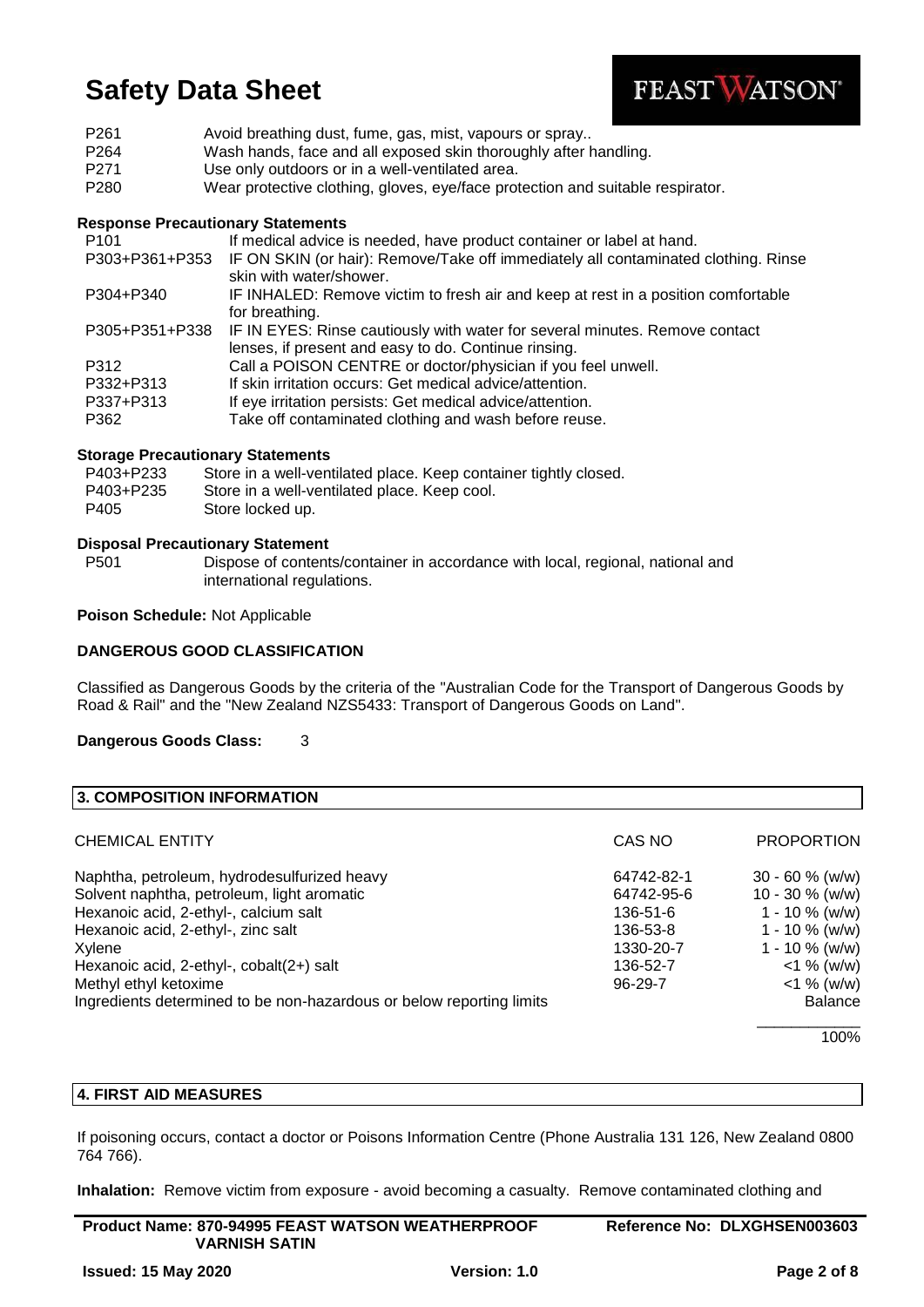

loosen remaining clothing. Allow patient to assume most comfortable position and keep warm. Keep at rest until fully recovered. Seek medical advice if effects persist.

**Skin Contact:** If skin or hair contact occurs, immediately remove contaminated clothing and flush skin and hair with running water. Continue flushing with water until advised to stop by the Poisons Information Centre or a Doctor; or for 15 minutes and transport to Doctor or Hospital. For gross contamination, immediately drench with water and remove clothing. Continue to flush skin and hair with plenty of water (and soap if material is insoluble). For skin burns, cover with a clean, dry dressing until medical help is available. If blistering occurs, do NOT break blisters. If swelling, redness, blistering, or irritation occurs seek medical assistance.

**Eye contact:** If in eyes, hold eyelids apart and flush the eyes continuously with running water. Continue flushing until advised to stop by the Poisons Information Centre or a Doctor; or for at least 15 minutes and transport to Doctor or Hospital.

**Ingestion:** Rinse mouth with water. If swallowed, do NOT induce vomiting. Give a glass of water to drink. Never give anything by the mouth to an unconscious patient. If vomiting occurs give further water. Seek medical advice.

**PPE for First Aiders:** Wear safety shoes, overalls, gloves, safety glasses, respirator. Use with adequate ventilation. If inhalation risk exists wear organic vapour/particulate respirator meeting the requirements of AS/NZS 1715 and AS/NZS 1716. Available information suggests that gloves made from nitrile rubber should be suitable for intermittent contact. However, due to variations in glove construction and local conditions, the user should make a final assessment. Always wash hands before smoking, eating, drinking or using the toilet. Wash contaminated clothing and other protective equipment before storing or re-using.

**Notes to physician:** Treat symptomatically.

# **5. FIRE FIGHTING MEASURES**

#### **Hazchem Code:** •3Y

**Suitable extinguishing media:** If material is involved in a fire use alcohol resistant foam or dry agent (carbon dioxide, dry chemical powder).

**Specific hazards:** Flammable liquid and vapour. May form flammable vapour mixtures with air. Flameproof equipment necessary in area where this chemical is being used. Nearby equipment must be earthed. Electrical requirements for work area should be assessed according to AS3000. Vapour may travel a considerable distance to source of ignition and flash back. Avoid all ignition sources. All potential sources of ignition (open flames, pilot lights, furnaces, spark producing switches and electrical equipment etc) must be eliminated both in and near the work area. Do NOT smoke.

**Fire fighting further advice:** Heating can cause expansion or decomposition leading to violent rupture of containers. If safe to do so, remove containers from path of fire. Keep containers cool with water spray. On burning or decomposing may emit toxic fumes. Fire fighters to wear self-contained breathing apparatus and suitable protective clothing if risk of exposure to vapour or products of combustion or decomposition.

# **6. ACCIDENTAL RELEASE MEASURES**

#### **SMALL SPILLS**

Wear protective equipment to prevent skin and eye contamination. Avoid inhalation of vapours or dust. Wipe up with absorbent (clean rag or paper towels). Collect and seal in properly labelled containers or drums for disposal.

#### **LARGE SPILLS**

If safe to do so, shut off all possible sources of ignition. Clear area of all unprotected personnel. Slippery when spilt. Avoid accidents, clean up immediately. Wear protective equipment to prevent skin and eye contamination and the inhalation of vapours. Work up wind or increase ventilation. Contain - prevent run off into drains and waterways. Use absorbent (soil, sand or other inert material). Use a spark-free shovel. Collect and seal in

**Product Name: 870-94995 FEAST WATSON WEATHERPROOF VARNISH SATIN**

**Reference No: DLXGHSEN003603**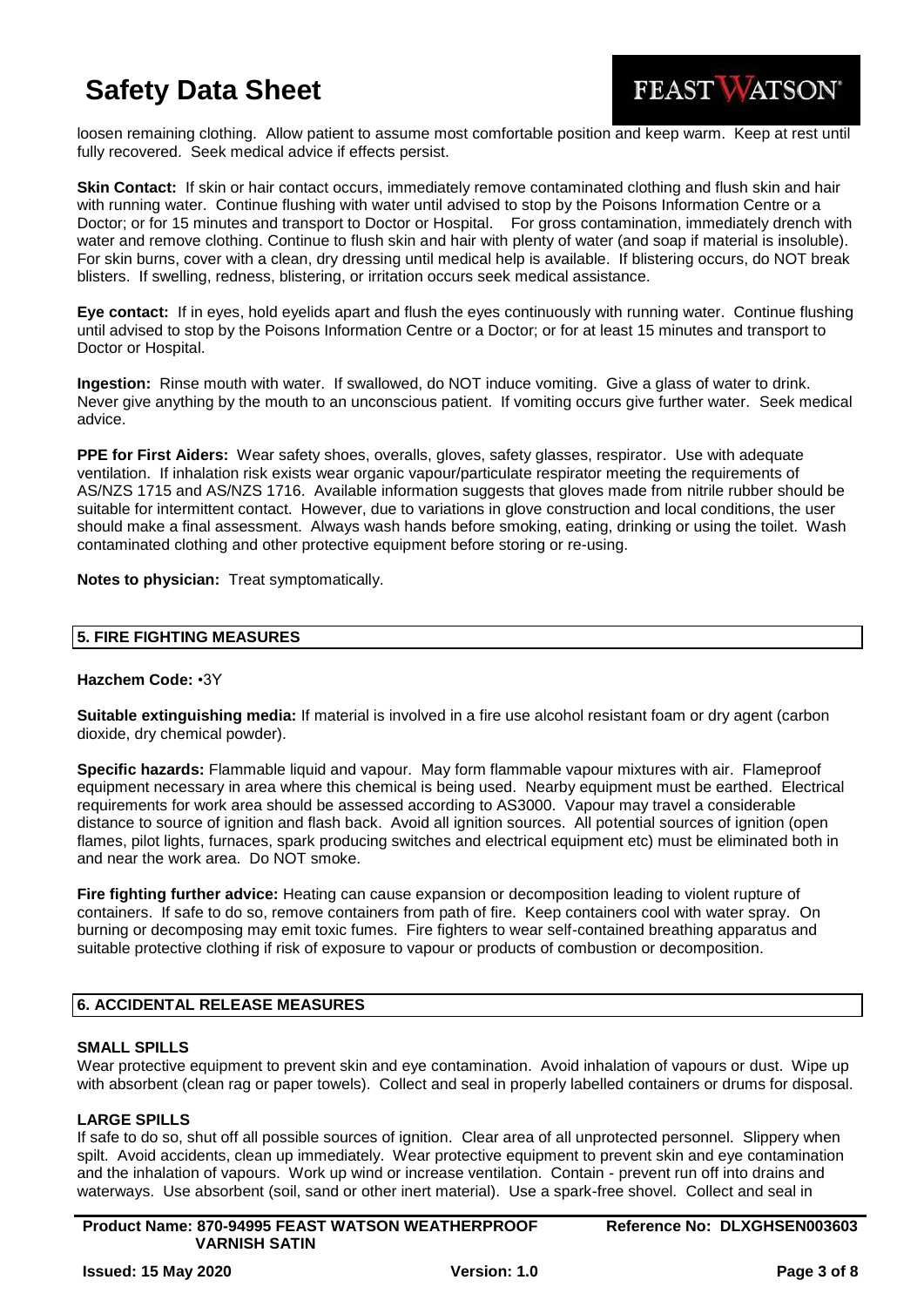

properly labelled containers or drums for disposal. If contamination of crops, sewers or waterways has occurred advise local emergency services.

### **Dangerous Goods - Initial Emergency Response Guide No:** 14

#### **7. HANDLING AND STORAGE**

**Handling:** Avoid eye contact and skin contact. Avoid inhalation of vapour, mist or aerosols.

**Storage:** Store in a cool, dry, well-ventilated place and out of direct sunlight. Store away from foodstuffs. Store away from incompatible materials described in Section 10. Store away from sources of heat and/or ignition. Store locked up. Keep container standing upright. Keep containers closed when not in use - check regularly for leaks.

This material is classified as a Class 3 Flammable Liquid as per the criteria of the "Australian Code for the Transport of Dangerous Goods by Road & Rail" and/or the "New Zealand NZS5433: Transport of Dangerous Goods on Land" and must be stored in accordance with the relevant regulations.

#### **8. EXPOSURE CONTROLS / PERSONAL PROTECTION**

#### **National occupational exposure limits:**

|        | TWA |       | <b>STEL</b> |       | <b>NOTICES</b> |
|--------|-----|-------|-------------|-------|----------------|
|        | ppm | mg/m3 | ppm         | mq/m3 |                |
| Xylene | 80  | 350   | 150         | 655   |                |

As published by Safe Work Australia.

TWA - The time-weighted average airborne concentration over an eight-hour working day, for a five-day working week over an entire working life.

STEL (Short Term Exposure Limit) - the average airborne concentration over a 15 minute period which should not be exceeded at any time during a normal eight-hour workday.

These Exposure Standards are guides to be used in the control of occupational health hazards. All atmospheric contamination should be kept to as low a level as is workable. These exposure standards should not be used as fine dividing lines between safe and dangerous concentrations of chemicals. They are not a measure of relative toxicity.

If the directions for use on the product label are followed, exposure of individuals using the product should not exceed the above standard. The standard was created for workers who are routinely, potentially exposed during product manufacture.

**Biological Limit Values:** As per the "National Model Regulations for the Control of Workplace Hazardous Substances (Safe Work Australia)" the ingredients in this material do not have a Biological Limit Allocated.

**Engineering Measures:** Ensure ventilation is adequate to maintain air concentrations below Exposure Standards. Use only in well ventilated areas. Use with local exhaust ventilation or while wearing appropriate respirator. Vapour heavier than air - prevent concentration in hollows or sumps. Do NOT enter confined spaces where vapour may have collected.

**Personal Protection Equipment:** SAFETY SHOES, OVERALLS, GLOVES, SAFETY GLASSES, RESPIRATOR.

Wear safety shoes, overalls, gloves, safety glasses, respirator. Use with adequate ventilation. If inhalation risk exists wear organic vapour/particulate respirator meeting the requirements of AS/NZS 1715 and AS/NZS 1716.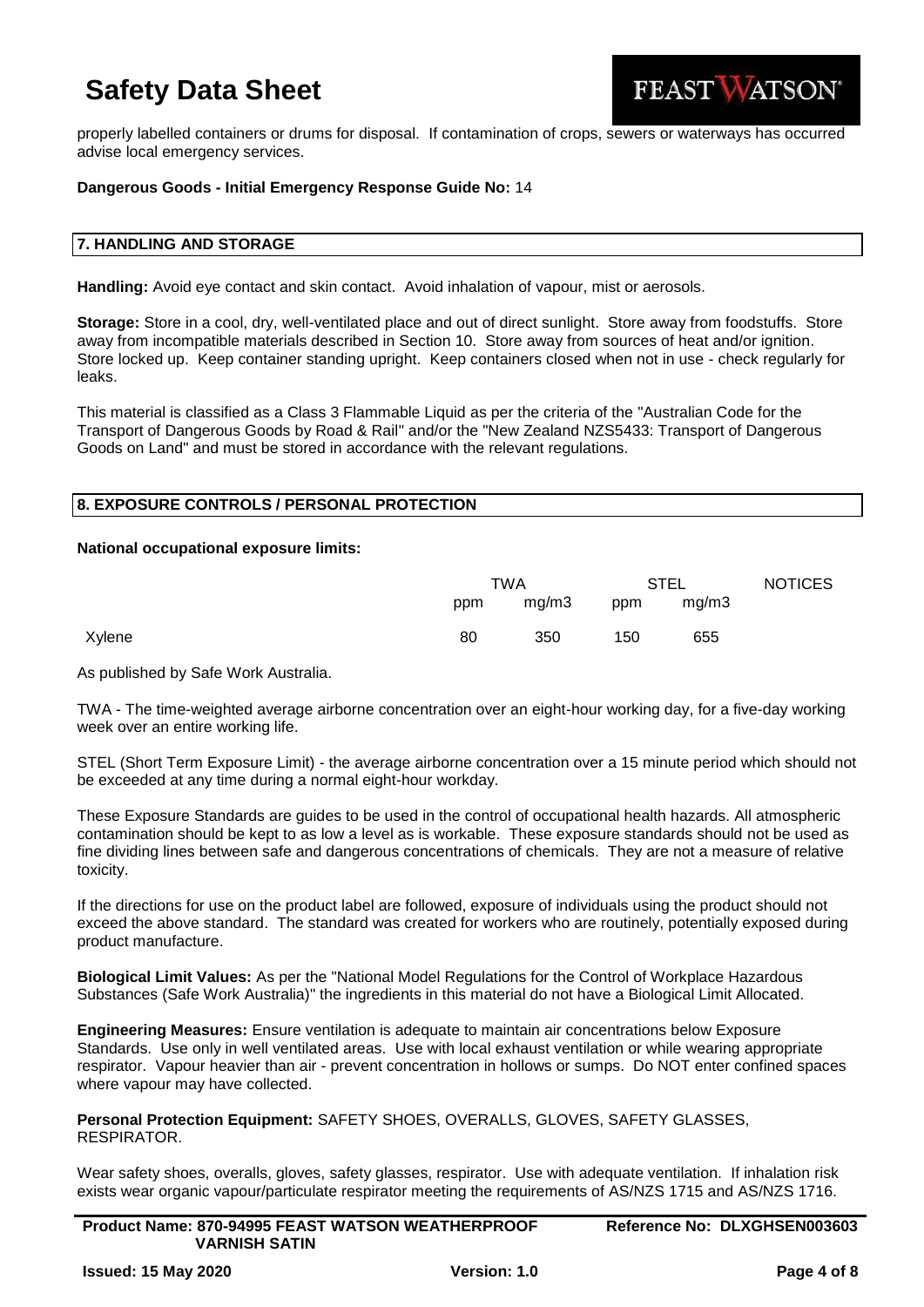

Available information suggests that gloves made from nitrile rubber should be suitable for intermittent contact. However, due to variations in glove construction and local conditions, the user should make a final assessment. Always wash hands before smoking, eating, drinking or using the toilet. Wash contaminated clothing and other protective equipment before storing or re-using.

**Hygiene measures:** Keep away from food, drink and animal feeding stuffs. When using do not eat, drink or smoke. Wash hands prior to eating, drinking or smoking. Avoid contact with clothing. Avoid eye contact and skin contact. Avoid inhalation of vapour, mist or aerosols. Ensure that eyewash stations and safety showers are close to the workstation location.

## **9. PHYSICAL AND CHEMICAL PROPERTIES**

| Form:<br>Colour:<br>Odour:                                                                                                                                                                                                                                                                                                    | <b>Viscous Liquid</b><br>Clear<br>Solvent |                                                                                                                                                      |
|-------------------------------------------------------------------------------------------------------------------------------------------------------------------------------------------------------------------------------------------------------------------------------------------------------------------------------|-------------------------------------------|------------------------------------------------------------------------------------------------------------------------------------------------------|
| Solubility:<br><b>Specific Gravity:</b><br><b>Relative Vapour Density (air=1):</b><br>Vapour Pressure (20 °C):<br>Flash Point (°C):<br>Flammability Limits (%):<br><b>Autoignition Temperature (°C):</b><br>Melting Point/Range (°C):<br><b>Boiling Point/Range (°C):</b><br>pH:<br><b>Viscosity:</b><br>Total VOC (g/Litre): |                                           | Insoluble in water.<br>0.93<br>>1<br>N Av<br>$>23^{\circ}$ C<br>N Av<br>N Av<br>N Av<br>N Av<br>N App<br>$>$ 21 mm <sup>2</sup> /sec @ 40 °C<br>N Av |

(Typical values only - consult specification sheet)  $N Av = Not available, N App = Not applicable$ 

# **10. STABILITY AND REACTIVITY**

**Chemical stability:** This material is thermally stable when stored and used as directed.

**Conditions to avoid:** Elevated temperatures and sources of ignition.

**Incompatible materials:** Oxidising agents.

**Hazardous decomposition products:** Oxides of carbon and nitrogen, smoke and other toxic fumes.

**Hazardous reactions:** No known hazardous reactions.

#### **11. TOXICOLOGICAL INFORMATION**

No adverse health effects expected if the product is handled in accordance with this Safety Data Sheet and the product label. Symptoms or effects that may arise if the product is mishandled and overexposure occurs are:

## **Acute Effects**

**Inhalation:** Material may be an irritant to mucous membranes and respiratory tract. Inhalation of vapour can result in headaches, dizziness and possible nausea. Inhalation of high concentrations can produce central nervous system depression, which can lead to loss of co-ordination, impaired judgement and if exposure is prolonged, unconsciousness.

| <b>Product Name: 870-94995 FEAST WATSON WEATHERPROOF</b> |  |
|----------------------------------------------------------|--|
| <b>VARNISH SATIN</b>                                     |  |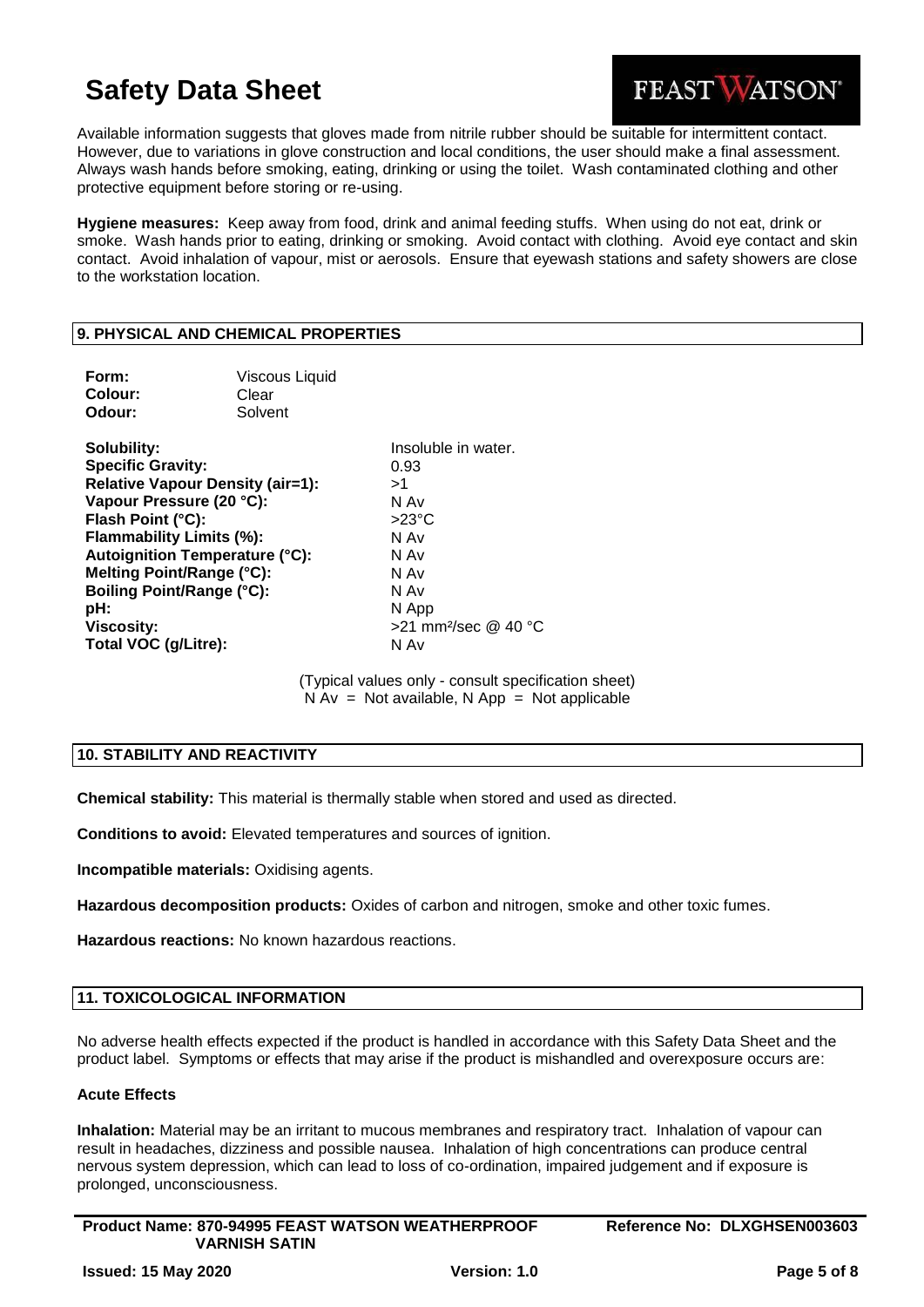

**Skin contact:** Contact with skin will result in irritation.

**Ingestion:** Swallowing can result in nausea, vomiting and irritation of the gastrointestinal tract.

## **Eye contact:** An eye irritant.

### **Acute toxicity**

**Inhalation:** This material has been classified as non-hazardous. Acute toxicity estimate (based on ingredients): LC50 > 20.0 mg/L for vapours or LC50 > 5.0 mg/L for dust and mist or LC50 > 20,000 ppm for gas

**Skin contact:** This material has been classified as non-hazardous. Acute toxicity estimate (based on ingredients): >2,000 mg/Kg bw

**Ingestion:** This material has been classified as non-hazardous. Acute toxicity estimate (based on ingredients): >2,000 mg/Kg bw

**Corrosion/Irritancy:** Eye: this material has been classified as a Category 2A Hazard (reversible effects to eyes). Skin: this material has been classified as a Category 2 Hazard (reversible effects to skin).

**Sensitisation:** Inhalation: this material has been classified as not a respiratory sensitiser. Skin: this material has been classified as not a skin sensitiser.

**Aspiration hazard:** This material has been classified as non-hazardous.

**Specific target organ toxicity (single exposure):** This material has been classified as a Category 3 Hazard. Exposure via inhalation may result in depression of the central nervous system.

### **Chronic Toxicity**

**Mutagenicity:** This material has been classified as non-hazardous.

**Carcinogenicity:** This material has been classified as non-hazardous.

**Reproductive toxicity (including via lactation):** This material has been classified as non-hazardous.

**Specific target organ toxicity (repeat exposure):** This material has been classified as non-hazardous.

# **12. ECOLOGICAL INFORMATION**

Avoid contaminating waterways.

**Acute aquatic hazard:** This material has been classified as non-hazardous. Acute toxicity estimate (based on ingredients): >100 mg/L

**Long-term aquatic hazard:** This material has been classified as a Category Chronic 2 Hazard (9.1B New Zealand). Non-rapidly or rapidly degradable substance for which there are adequate chronic toxicity data available OR in the absence of chronic toxicity data, Acute toxicity estimate (based on ingredients): 1 - 10 mg/L, where the substance is not rapidly degradable and/or BCF  $\geq$  500 and/or log K<sub>ow</sub>  $\geq$  4.

**Ecotoxicity:** No information available.

**Persistence and degradability:** No information available.

**Bioaccumulative potential:** No information available.

**Mobility:** No information available.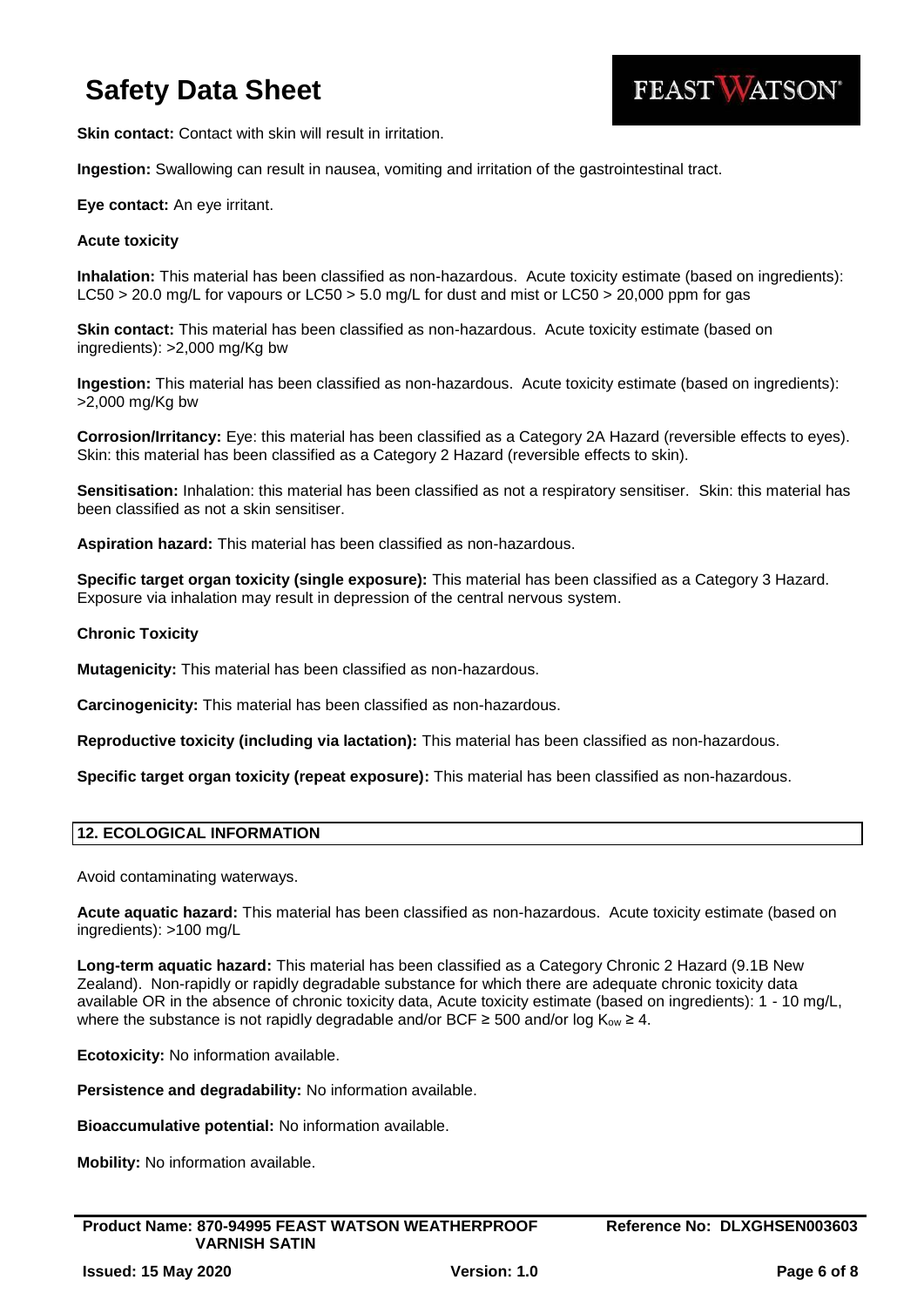

### **13. DISPOSAL CONSIDERATIONS**

Persons conducting disposal, recycling or reclamation activities should ensure that appropriate personal protection equipment is used, see "Section 8. Exposure Controls and Personal Protection" of this SDS.

If possible material and its container should be recycled. If material or container cannot be recycled, dispose in accordance with local, regional, national and international Regulations.

#### **14. TRANSPORT INFORMATION**

#### **ROAD AND RAIL TRANSPORT**

Classified as Dangerous Goods by the criteria of the "Australian Code for the Transport of Dangerous Goods by Road & Rail" and the "New Zealand NZS5433: Transport of Dangerous Goods on Land".

| UN No:                              | 1263       |
|-------------------------------------|------------|
| <b>Dangerous Goods Class:</b>       | 3          |
| <b>Packing Group:</b>               | Ш          |
| <b>Hazchem Code:</b>                | $\cdot$ 3Y |
| <b>Emergency Response Guide No:</b> | 14         |
|                                     |            |

**Proper Shipping Name:** PAINT

**Segregation Dangerous Goods:** Not to be loaded with explosives (Class 1), flammable gases (Class 2.1), if both are in bulk, toxic gases (Class 2.3), spontaneously combustible substances (Class 4.2), oxidising agents (Class 5.1), organic peroxides (Class 5.2), toxic substances (Class 6.1), infectious substances (Class 6.2) or radioactive substances (Class 7). Exemptions may apply.

#### **MARINE TRANSPORT**

Classified as Dangerous Goods by the criteria of the International Maritime Dangerous Goods Code (IMDG Code) for transport by sea. This material is classified as a Marine Pollutant (P) according to the International Maritime Dangerous Goods Code.

| UN No:                       | 1263  |
|------------------------------|-------|
| Dangerous Goods Class:       | 3     |
| <b>Packing Group:</b>        | Ш     |
| <b>Proper Shipping Name:</b> | PAINT |

# **AIR TRANSPORT**

Classified as Dangerous Goods by the criteria of the International Air Transport Association (IATA) Dangerous Goods Regulations for transport by air.

**Product Name: 870-94995 FEAST WATSON WEATHERPROOF VARNISH SATIN**